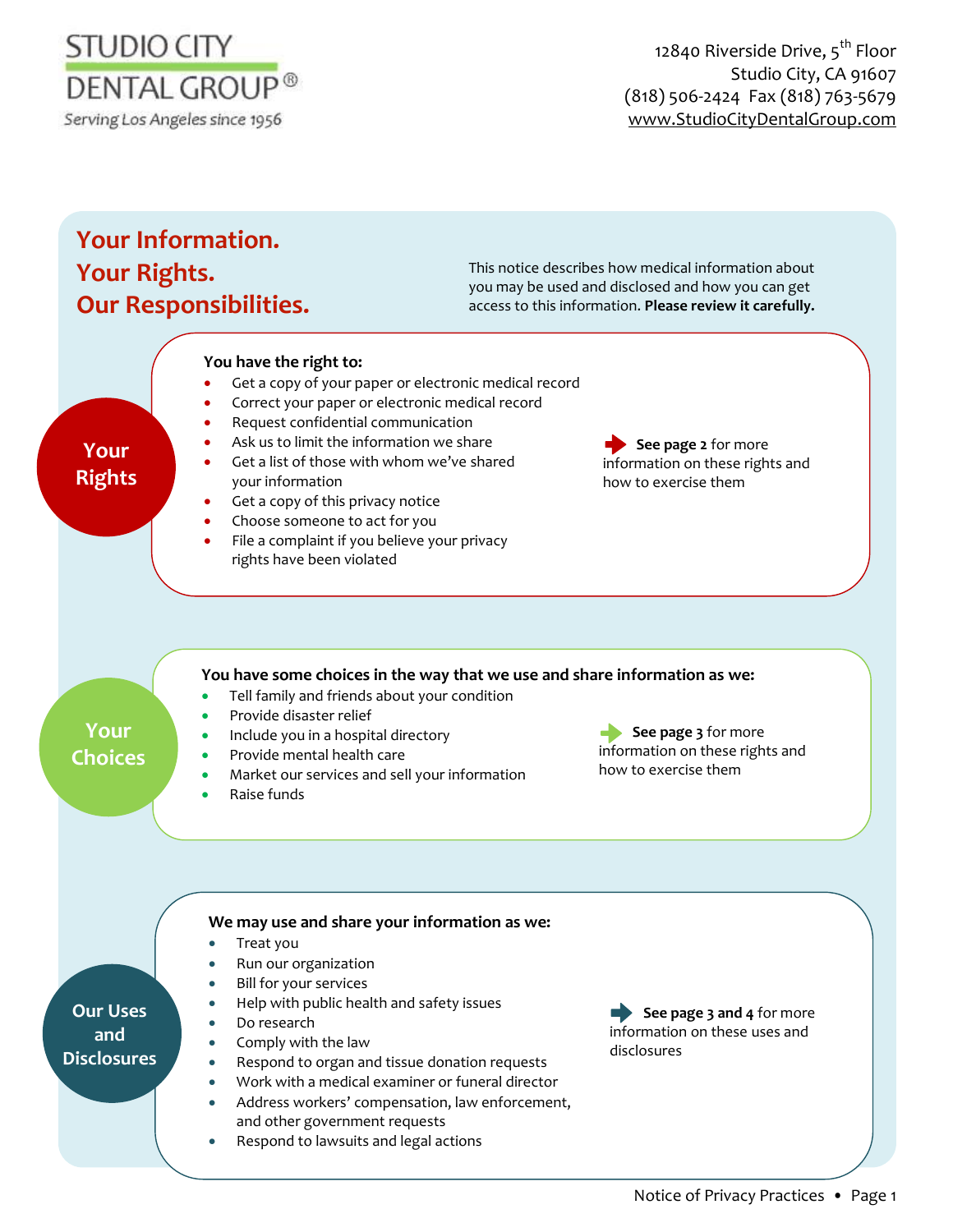| Your<br><b>Rights</b>                                        | When it comes to your health information, you have certain rights.<br>This section explains your rights and some of our responsibilities to help you.                                                                                                                                                                                                                                                                                                                                                |  |  |
|--------------------------------------------------------------|------------------------------------------------------------------------------------------------------------------------------------------------------------------------------------------------------------------------------------------------------------------------------------------------------------------------------------------------------------------------------------------------------------------------------------------------------------------------------------------------------|--|--|
| Get an electronic or<br>paper copy of your<br>medical record | You can ask to see or get an electronic or paper copy of your medical record and<br>other health information we have about you. Ask us how to do this.<br>We will provide a copy or a summary of your health information, usually within 30<br>days of your request. We may charge a reasonable, cost-based fee.                                                                                                                                                                                     |  |  |
| Ask us to correct<br>your medical record                     | You can ask us to correct health information about you that you think is incorrect<br>or incomplete. Ask us how to do this.<br>We may say "no" to your request, but we'll tell you why in writing within 60 days.                                                                                                                                                                                                                                                                                    |  |  |
| <b>Request confidential</b><br>Communications                | You can ask us to contact you in a specific way (for example, home or office<br>phone) or to send mail to a different address.<br>We will say "yes" to all reasonable requests.                                                                                                                                                                                                                                                                                                                      |  |  |
| Ask us to limit what<br>we use or share                      | You can ask us not to use or share certain health information for treatment,<br>payment, or our operations. We are not required to agree to your request, and we<br>may say "no" if it would affect your care.<br>If you pay for a service or health care item out-of-pocket in full, you can ask us not<br>to share that information for the purpose of payment or our operations with your<br>health insurer. We will say "yes" unless a law requires us to share that<br>information.             |  |  |
| Get a list of those<br>with whom we've<br>shared information | You can ask for a list (accounting) of the times we've shared your health<br>information for six years prior to the date you ask, who we shared it with, and<br>why.<br>We will include all the disclosures except for those about treatment, payment,<br>and health care operations, and certain other disclosures (such as any you asked<br>us to make). We'll provide one accounting a year for free but will charge a<br>reasonable, cost-based fee if you ask for another one within 12 months. |  |  |
| Get a copy of this<br>privacy notice                         | You can ask for a paper copy of this notice at any time, even if you have agreed to<br>receive the notice electronically. We will provide you with a paper copy promptly.                                                                                                                                                                                                                                                                                                                            |  |  |
| Choose someone<br>to act for you                             | If you have given someone medical power of attorney or if someone is your legal<br>guardian, that person can exercise your rights and make choices about your<br>health information.<br>We will make sure the person has this authority and can act for you before we<br>take any action.                                                                                                                                                                                                            |  |  |
| File a complaint if<br>you feel your rights<br>are violated  | You can complain if you feel we have violated your rights by contacting us using<br>the information on page 1.<br>You can file a complaint with the U.S. Department of Health and Human Services<br>Office for Civil Rights by sending a letter to 200 Independence Avenue, S.W.<br>Washington, D.C. 20201, calling 1-877-696-6775, or visiting<br>www.hhs.gov/ocr/privacy/hipaa/complaints/.<br>We will not retaliate against you for filing a complaint.                                           |  |  |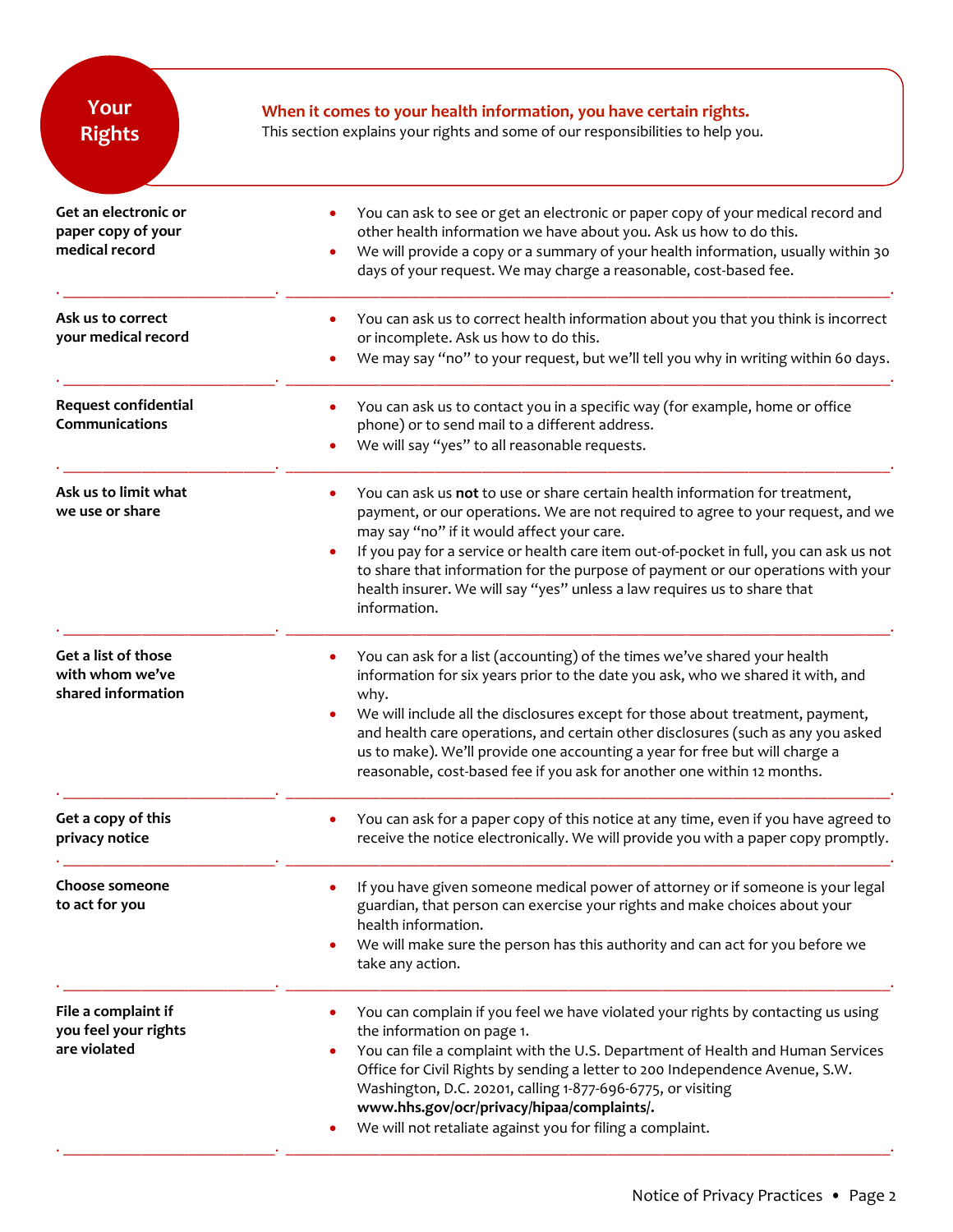| Your<br><b>Rights</b>                                                                          | For certain health information, you can tell us your choices about what we share.<br>If you have a clear preference for how we share your information in the situations described below,<br>talk to us. Tell us what you want us to do, and we will follow your instructions.                                                                                                                                                                                                                |  |  |
|------------------------------------------------------------------------------------------------|----------------------------------------------------------------------------------------------------------------------------------------------------------------------------------------------------------------------------------------------------------------------------------------------------------------------------------------------------------------------------------------------------------------------------------------------------------------------------------------------|--|--|
| In these cases, you have<br>both the right and choice<br>to tell us to:                        | Share information with your family, close friends, or others involved in your care<br>Share information in a disaster relief situation<br>Include your information in a hospital directory<br>If you are not able to tell us your preference, for example if you are unconscious,<br>we may go ahead and share your information if we believe it is in your best interest.<br>We may also share your information when needed to lessen a serious and imminent<br>threat to health or safety. |  |  |
| In these cases we never<br>share your information<br>unless you give us<br>written permission: | Marketing purposes<br>Sale of your information<br>Most sharing of psychotherapy notes                                                                                                                                                                                                                                                                                                                                                                                                        |  |  |
| In the case of fundraising:<br>written permission:                                             | We may contact you for fundraising efforts, but you can tell us not to<br>contact you again.                                                                                                                                                                                                                                                                                                                                                                                                 |  |  |

| <b>Our Uses</b><br>and<br><b>Disclosures</b> | How do we typically use or share your health information?<br>We typically use or share your health information in the following ways. |                                                                                                              |
|----------------------------------------------|---------------------------------------------------------------------------------------------------------------------------------------|--------------------------------------------------------------------------------------------------------------|
| Treat you                                    | We can use your health information and<br>share it with other professionals who are<br>treating you.                                  | Example: A doctor treating you for an<br>injury asks another doctor about your<br>overall health condition.  |
| Run our<br>organization                      | We can use and share your health<br>information to run our practice, improve<br>your care, and contact you when<br>necessary.         | Example: We use health information<br>about you to manage your treatment and<br>services.                    |
| <b>Bill for your</b><br>services             | We can use and share your health<br>information to bill and get payment from<br>health plans or other entities.                       | Example: We give information about you<br>to your health insurance plan so it will pay<br>for your services. |

*continued on next page*